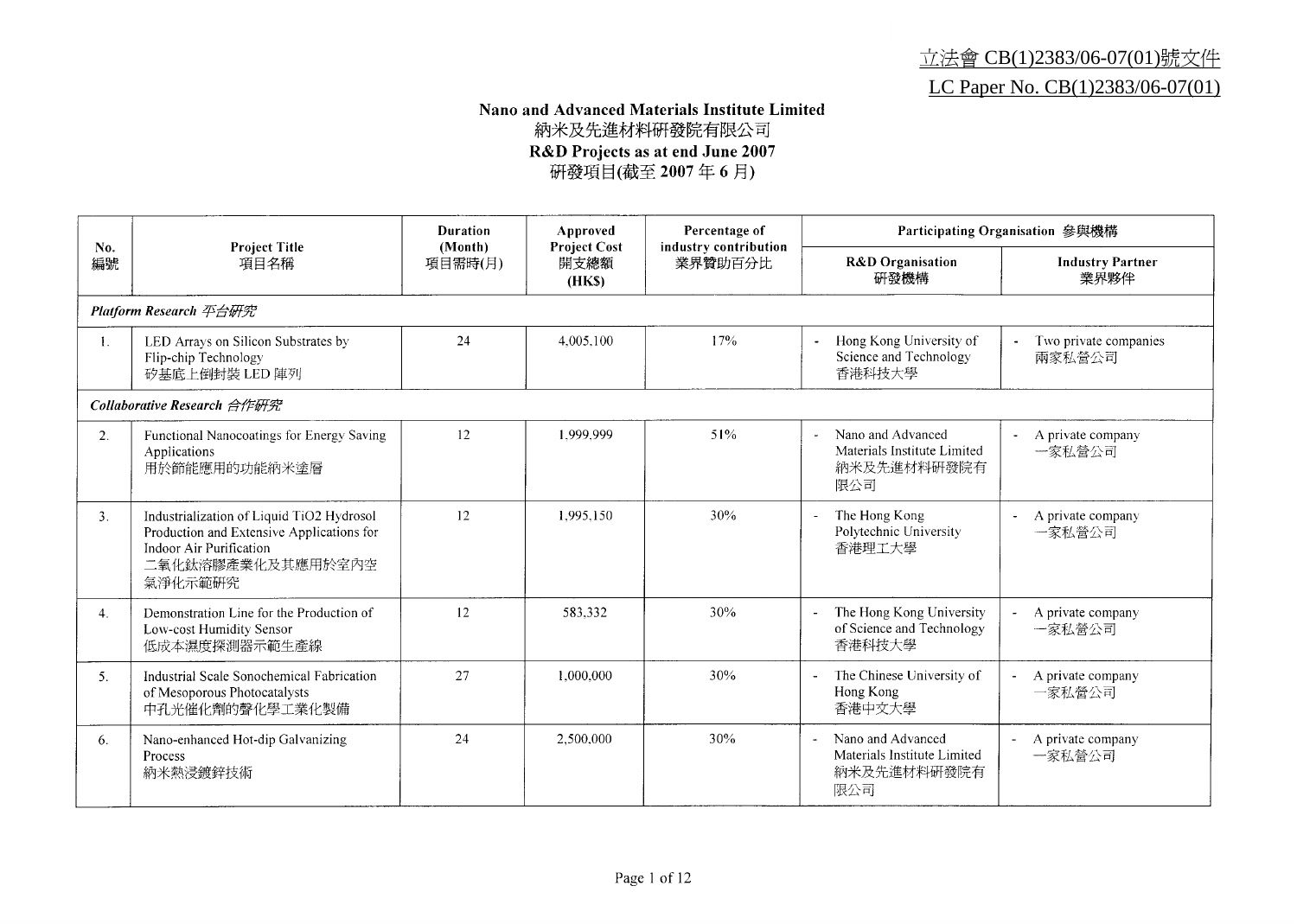| No.<br>編號 |                                                                | <b>Duration</b>    | Approved                             | Percentage of                    | Participating Organisation 參與機構                                        |                                 |  |
|-----------|----------------------------------------------------------------|--------------------|--------------------------------------|----------------------------------|------------------------------------------------------------------------|---------------------------------|--|
|           | <b>Project Title</b><br>項目名稱                                   | (Month)<br>項目需時(月) | <b>Project Cost</b><br>開支總額<br>(HKS) | industry contribution<br>業界贊助百分比 | <b>R&amp;D</b> Organisation<br>研發機構                                    | <b>Industry Partner</b><br>業界夥伴 |  |
|           | Contract Research 合同研究                                         |                    |                                      |                                  |                                                                        |                                 |  |
| 7.        | Development of High Strength Composite<br>Fibres<br>高强度複合纖維的研製 | 6                  | 158.700                              | $100\%$                          | Nano and Advanced<br>Materials Institute Limited<br>納米及先進材料研發院有<br>限公司 | A private company<br>一家私營公司     |  |
| 8.        | Formulation of Nano creams and pastes<br>納米乳脂配方的研製             | 12                 | 579.600                              | 100%                             | Nano and Advanced<br>Materials Institute Limited<br>納米及先進材料研發院有<br>限公司 | A private company<br>一家私營公司     |  |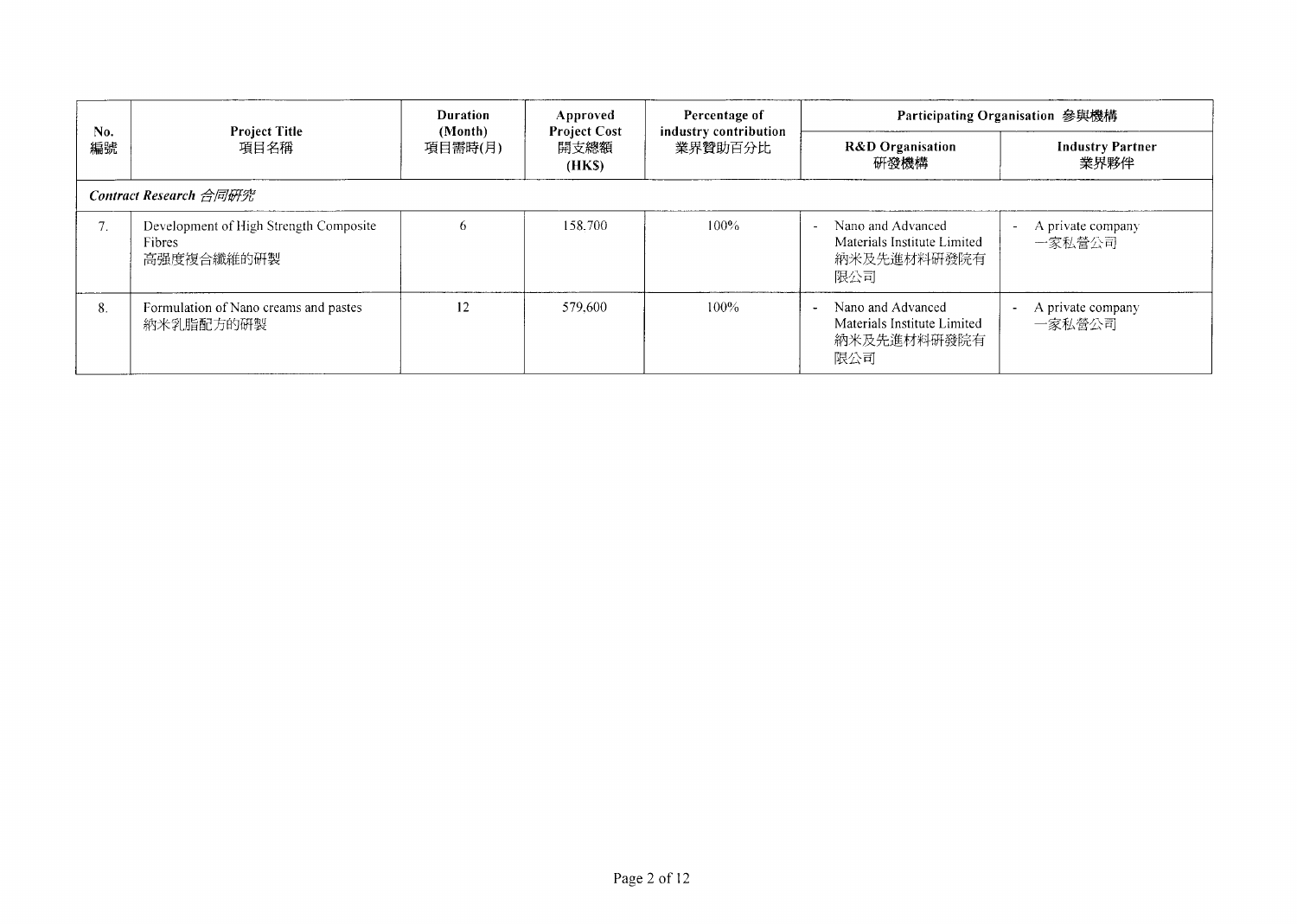### The Hong Kong Research Institute of Textiles and Apparel Limited 香港紡織及成衣研發中心 R&D Projects as at end June 2007 研發項目(截至 2007年6月)

| No.            | <b>Project Title</b>                                                                                                                                      | <b>Duration</b><br>(Month) | Approved<br><b>Project Cost</b>  | Percentage of                       |                                                             | Participating Organisation 參與機構                                                     |
|----------------|-----------------------------------------------------------------------------------------------------------------------------------------------------------|----------------------------|----------------------------------|-------------------------------------|-------------------------------------------------------------|-------------------------------------------------------------------------------------|
| 編號             | 項目名稱<br>項目需時(月)<br>開支總額<br>(HKS)                                                                                                                          |                            | industry contribution<br>業界贊助百分比 | <b>R&amp;D</b> Organisation<br>研發機構 | <b>Industry Partner</b><br>業界夥伴                             |                                                                                     |
|                | Platform Research 平台研究                                                                                                                                    |                            |                                  |                                     |                                                             |                                                                                     |
| $\mathbf{1}$ . | Biofunctional Materials and Applications<br>生物功能材料研究與應用                                                                                                   | 12                         | 4.469.800                        | 16%                                 | The Hong Kong<br>Polytechnic University<br>香港理工大學           | - Seven private companies<br>七家私營公司<br>A semi-government<br>organisation<br>一家半官方機構 |
| 2.             | Advanced Clothing Functional Design CAD<br>Technologies<br>先進服裝功能設計 CAD 技術                                                                                | 12                         | 4.082.800                        | 13%                                 | The Hong Kong<br>Polytechnic University<br>香港理工大學           | Four private companies<br>四家私營公司<br>A semi-government<br>organisation<br>一家半官方機構    |
| 3.             | Finer Nu-Torque Cotton Yarn Production<br>高支扭妥棉紗生產技術                                                                                                      | 18                         | 2,380,950                        | 11%                                 | The Hong Kong<br>$\sim$<br>Polytechnic University<br>香港理工大學 | Two private companies<br>兩家私營公司                                                     |
| 4.             | Advanced Textile and Garment<br>Manufacturing Process Technology<br>先進紡織品及服裝製造流程技術                                                                        | 18                         | 3,908.984                        | 14%                                 | The Hong Kong<br>Polytechnic University<br>香港理工大學           | Six private companies<br>六家私營公司                                                     |
| 5.             | Development of a Laboratory-Scale<br>Electrochemical Mercerization and Bleaching<br>System for Technological Evaluation<br>發展一套實驗室規模的電化學絲光漂白工<br>藝用於技術的評估 | 12                         | 997,620                          | $2\%$ <sup>*</sup>                  | Hong Kong Productivity<br>Council<br>香港生產力促進局               | Two private companies<br>兩家私營公司                                                     |

<sup>\*</sup> This can be considered to be a seed project which is exploratory and innovative in nature. For this reason, the level of industry contribution is comparatively smaller. 此項目可被視爲一項具前瞻性和創新的種子項目,故此項目的業界贊助水平相對較低。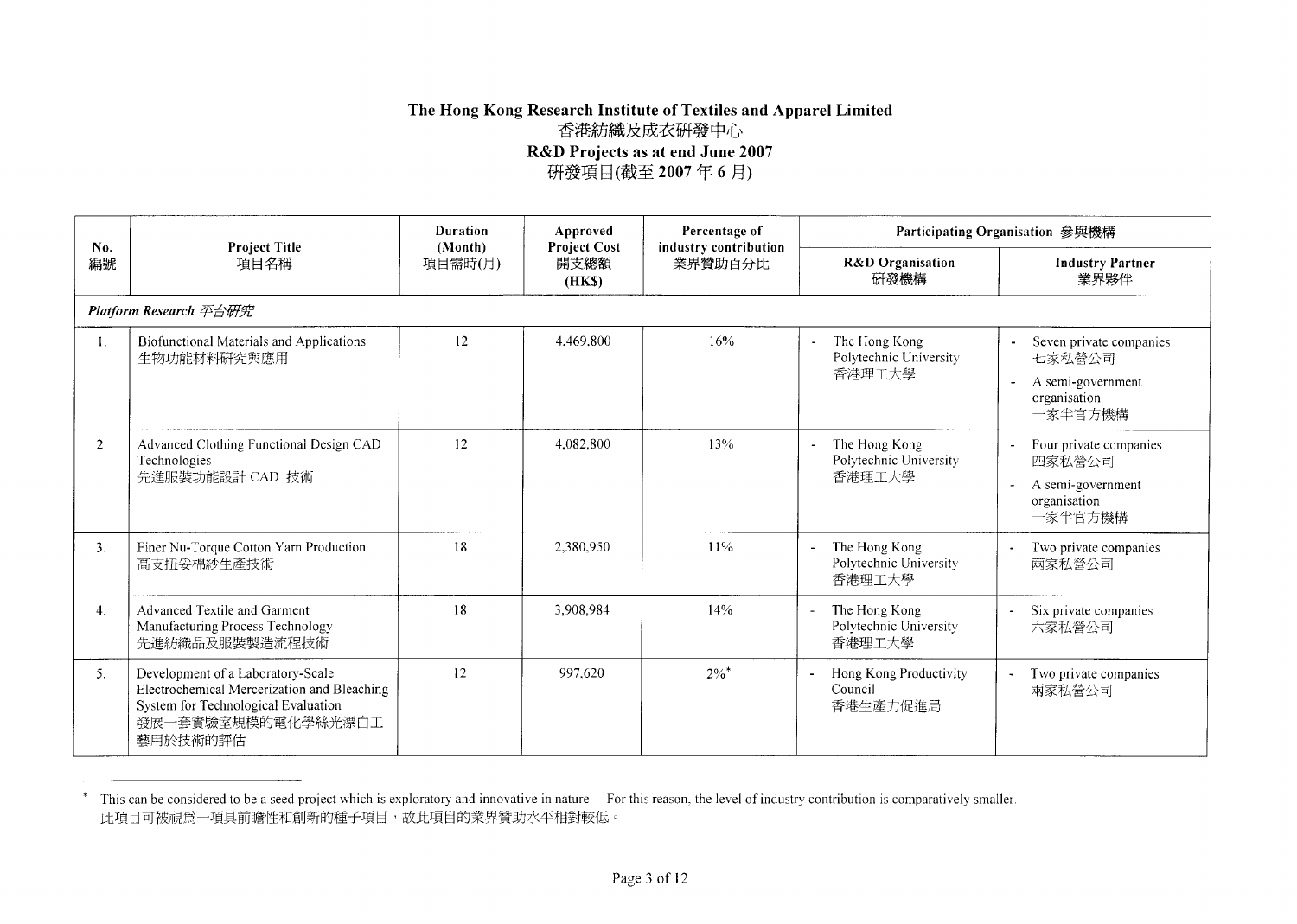|                |                                                                                                                                   | <b>Duration</b><br>(Month)          | Approved<br><b>Project Cost</b> | Percentage of         |                                                                                                              | Participating Organisation 參與機構   |
|----------------|-----------------------------------------------------------------------------------------------------------------------------------|-------------------------------------|---------------------------------|-----------------------|--------------------------------------------------------------------------------------------------------------|-----------------------------------|
| No.<br>編號      | <b>Project Title</b><br>項目名稱                                                                                                      | 開支總額<br>業界贊助百分比<br>項目需時(月)<br>(HKS) |                                 | industry contribution | <b>R&amp;D</b> Organisation<br>研發機構                                                                          | <b>Industry Partner</b><br>業界夥伴   |
| 6.             | Development of an Innovative Finishing<br>System for Wet Processing of Garments and<br>Accessories<br>開發一台創新設計可作成衣和輔料後整的<br>濕整理系統 | 12                                  | 1.689.450                       | 14%                   | Hong Kong Productivity<br>$\overline{a}$<br>Council<br>香港生產力促進局                                              | Five private companies<br>五家私營公司  |
| 7 <sub>1</sub> | Advanced Functional Surface Treatment<br>Technology for Textile Materials<br>先進紡織材料功能性處理技術                                        | 18                                  | 4.752.000                       | 16%                   | The Hong Kong<br>Polytechnic University<br>香港理工大學                                                            | Four private companies<br>四家私營公司  |
| 8.             | Imaging Colour Measurement (ICM) System<br>for Textile and Garment Industry<br>用於紡織及服裝工業的成像顏色測量系統                                 | 18                                  | 4.372.050                       | 11%                   | The Hong Kong<br>$\overline{\phantom{a}}$<br>Polytechnic University<br>香港理工大學<br>Zhejiang University<br>浙江大學 | Four private companies<br>四家私營公司  |
| 9.             | Development of Shape Memory Knitted<br>Fabrics/Garments<br>形狀記憶針織服裝及其紡織品的開發                                                       | 24                                  | 11.000.000                      | 9%                    | The Hong Kong<br>$\blacksquare$<br>Polytechnic University<br>香港理工大學                                          | Six private companies<br>六家私營公司   |
| 10.            | Development of Fabric Structure Analysis<br>and Appearance Evaluation System<br>織物結構分析和外觀評估系統的開發                                  | 21                                  | 2,864,250                       | 12%                   | The Hong Kong<br>$\tilde{\phantom{a}}$<br>Polytechnic University<br>香港理工大學                                   | Three private companies<br>三家私營公司 |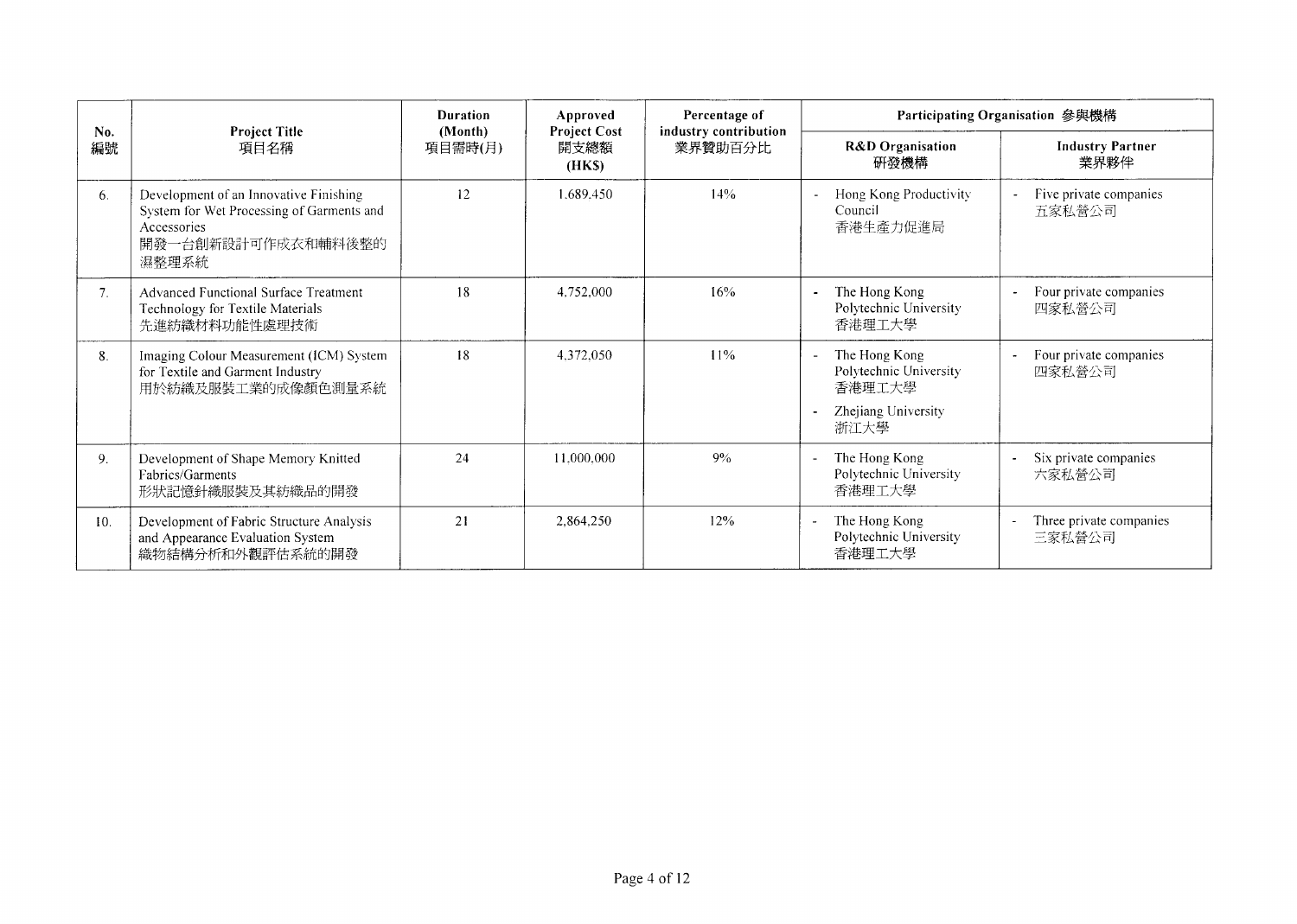# Hong Kong R&D Centre for Logistics and Supply Chain Management Enabling Technologies Limited<br>香港物流及供應鏈管理應用技術研發中心有限公司

R&D Projects as at end June 2007<br>研發項目(截至 2007年6月)

|                |                                                                                                                                                   | Duration<br>(Month)      | Approved<br><b>Project Cost</b> | Percentage of                       |                                                                                                                         | Participating Organisation 參與機構                                           |
|----------------|---------------------------------------------------------------------------------------------------------------------------------------------------|--------------------------|---------------------------------|-------------------------------------|-------------------------------------------------------------------------------------------------------------------------|---------------------------------------------------------------------------|
| No.<br>編號      | <b>Project Title</b><br>項目名稱                                                                                                                      | 開支總額<br>項目需時(月)<br>(HKS) |                                 | industry<br>contribution<br>業界贊助百分比 | <b>R&amp;D</b> Organisation<br>研發機構                                                                                     | <b>Industry Partner</b><br>業界夥伴                                           |
|                | <b>Platform Research</b> 平台研究                                                                                                                     |                          |                                 |                                     |                                                                                                                         |                                                                           |
| $1_{-}$        | Study the Design Challenges of 90nm<br>Technology UHF RFID Tag IC<br>90nm 工藝 UHF RFID 標籤 IC 之設計研究                                                 | 18                       | 2.249,965                       | 11%                                 | The Chinese University of<br>Hong Kong<br>香港中文大學                                                                        | Two private companies<br>兩家私營公司                                           |
| 2.             | An eLogistics Appliance with Data Exchange and<br>Conversion Technologies for Infrastructure<br>Connectivity<br>電子物流設備 - 連接電子物流基礎建設的數<br>據轉換及交換技術 | 18                       | 6.649.600                       | 10%                                 | The University of Hong Kong<br>香港大學                                                                                     | Five private companies<br>五家私營公司                                          |
| 3 <sub>1</sub> | RFID Benchmarking: Methodology and Practice<br>無線射頻識別基準測試的關鍵技術之方法及應<br>用                                                                          | 18                       | 2.218.465                       | 10%                                 | Hong Kong University of<br>Science and Technology<br>香港科技大學                                                             | Five private companies<br>五家私營公司                                          |
| 4.             | RFID Enabling Technologies for Retail &<br>Logistics Industry<br>支援零售及物流應用射頻識別技術之軟件平臺                                                             | 12                       | 7.378.475                       | 21%                                 | The University of Hong Kong<br>香港大學                                                                                     | Airport Authority Hong Kong<br>香港機場管理局<br>Ten private companies<br>十家私營公司 |
| 5.             | RFID-based Interoperable Gateway for Logistics<br>Service Platforms (RIG)<br>用於物流服務平臺互聯互通射頻識別交換閘<br>(RIG)                                         | 16                       | 11,329,250                      | 12%                                 | Hong Kong R&D Centre for<br>Logistics and Supply Chain<br>Management Enabling<br>Technologies<br>香港物流及供應鏈管理應用<br>技術研發中心 | Seven private companies<br>七家私營公司                                         |
| 6.             | Integrated Passive UHF RFID Tags and Readers<br>集成無源 UHF 射頻識別讀取器和卷標                                                                               | 18                       | 7,730,500                       | 10%                                 | The Hong Kong University of<br>Science and Technology<br>香港科技大學                                                         | Four private companies<br>四家私營公司                                          |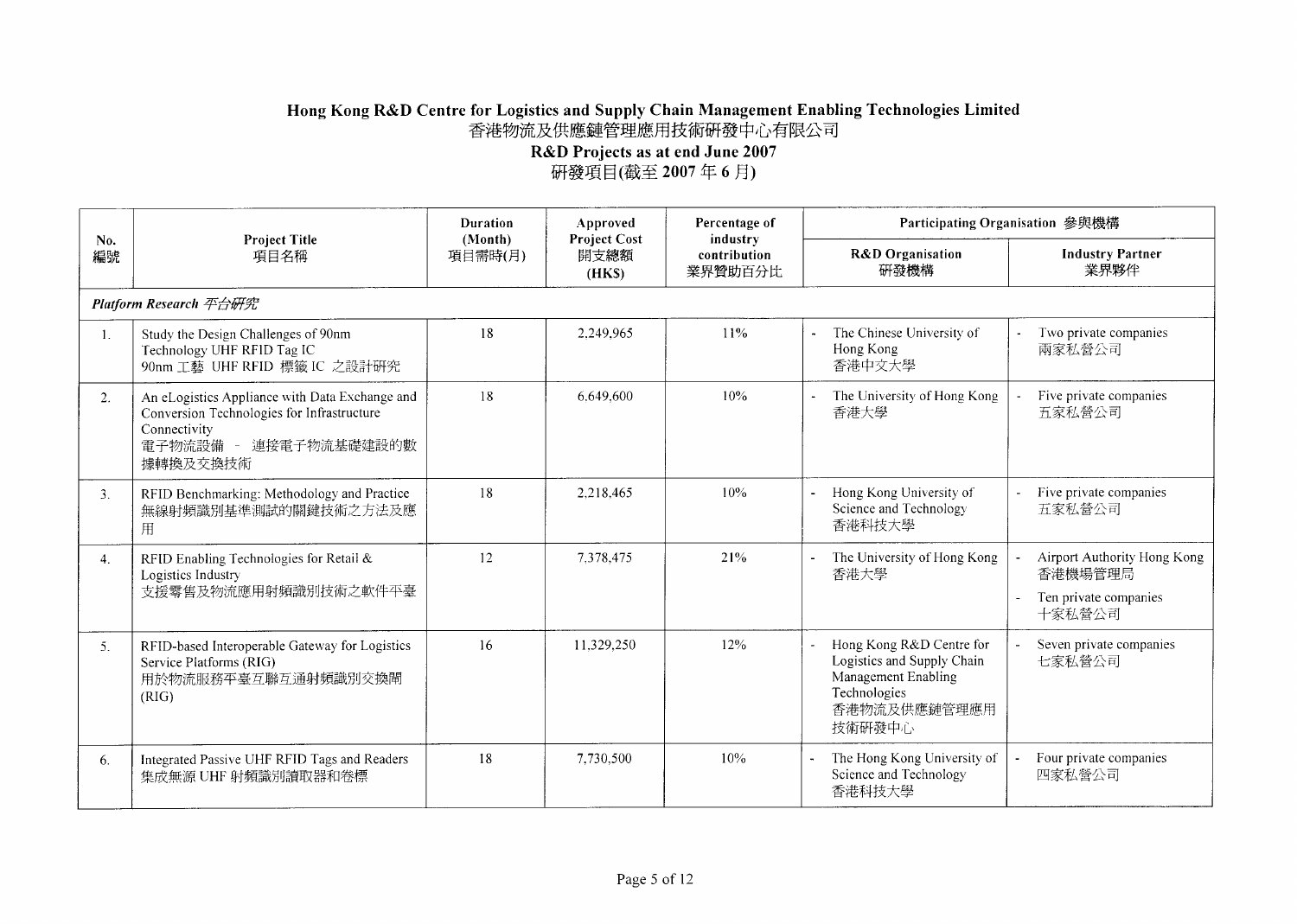## Automotive Parts and Accessory Systems R&D Centre Limited<br>汽車零部件研究及發展中心有限公司

R&D Projects as at end June 2007<br>研發項目(截至 2007 年 6 月)

| No.            | <b>Project Title</b>                                                                                                                                                                                                                    | <b>Duration</b><br>(Month) | Approved<br><b>Project Cost</b> | Percentage of<br>industry contribution |                                                                                                   | Participating Organisation 參與機構   |  |
|----------------|-----------------------------------------------------------------------------------------------------------------------------------------------------------------------------------------------------------------------------------------|----------------------------|---------------------------------|----------------------------------------|---------------------------------------------------------------------------------------------------|-----------------------------------|--|
| 編號             | 項目名稱                                                                                                                                                                                                                                    | 項目需時(月)                    | 開支總額<br>(HKS)                   | 業界贊助百分比                                | <b>R&amp;D</b> Organisation<br>研發機構                                                               | <b>Industry Partner</b><br>業界夥伴   |  |
|                | Platform Research 平台研究                                                                                                                                                                                                                  |                            |                                 |                                        |                                                                                                   |                                   |  |
|                | Battery-less Tire Pressure Monitoring System<br>無電池輪胎壓力監測系統                                                                                                                                                                             | 12                         | 1.800.000                       | 22%                                    | Hong Kong Productivity<br>Council<br>香港生產力促進局<br>The Chinese University of<br>Hong Kong<br>香港中文大學 | Three private companies<br>三家私營公司 |  |
| 2.             | Low Cost Direct Drive for Electric Vehicles<br>發展電動車的低成本直接驅動器                                                                                                                                                                           | 18                         | 4.570.900                       | 10%                                    | The Hong Kong Polytechnic<br>University<br>香港理工大學                                                 | Three private companies<br>三家私營公司 |  |
| 3 <sub>1</sub> | Powder Metal Forming Technology for High<br>Temperature Light Weight Aluminum-Titanium<br>Alloys<br>高溫金屬粉末成形技術用於製造輕鋁鈦合金                                                                                                                 | 18                         | 3.295.087                       | 21%                                    | City University of<br>Hong Kong<br>香港城市大學                                                         | Three private companies<br>三家私營公司 |  |
| 4.             | Development of Microcellular Foam Injection<br>Moulding Technology Incorporated with<br>Co-injection Technology for Producing High<br><b>Ouality and Value-added Plastic Automotive</b><br>Parts<br>開發微發泡注塑與共注塑結合技術於生產高<br>質量及高增值塑料汽車部件 | 18                         | 3.699.420                       | 11%                                    | Hong Kong Productivity<br>Council<br>香港生產力促進局                                                     | Four private companies<br>四家私營公司  |  |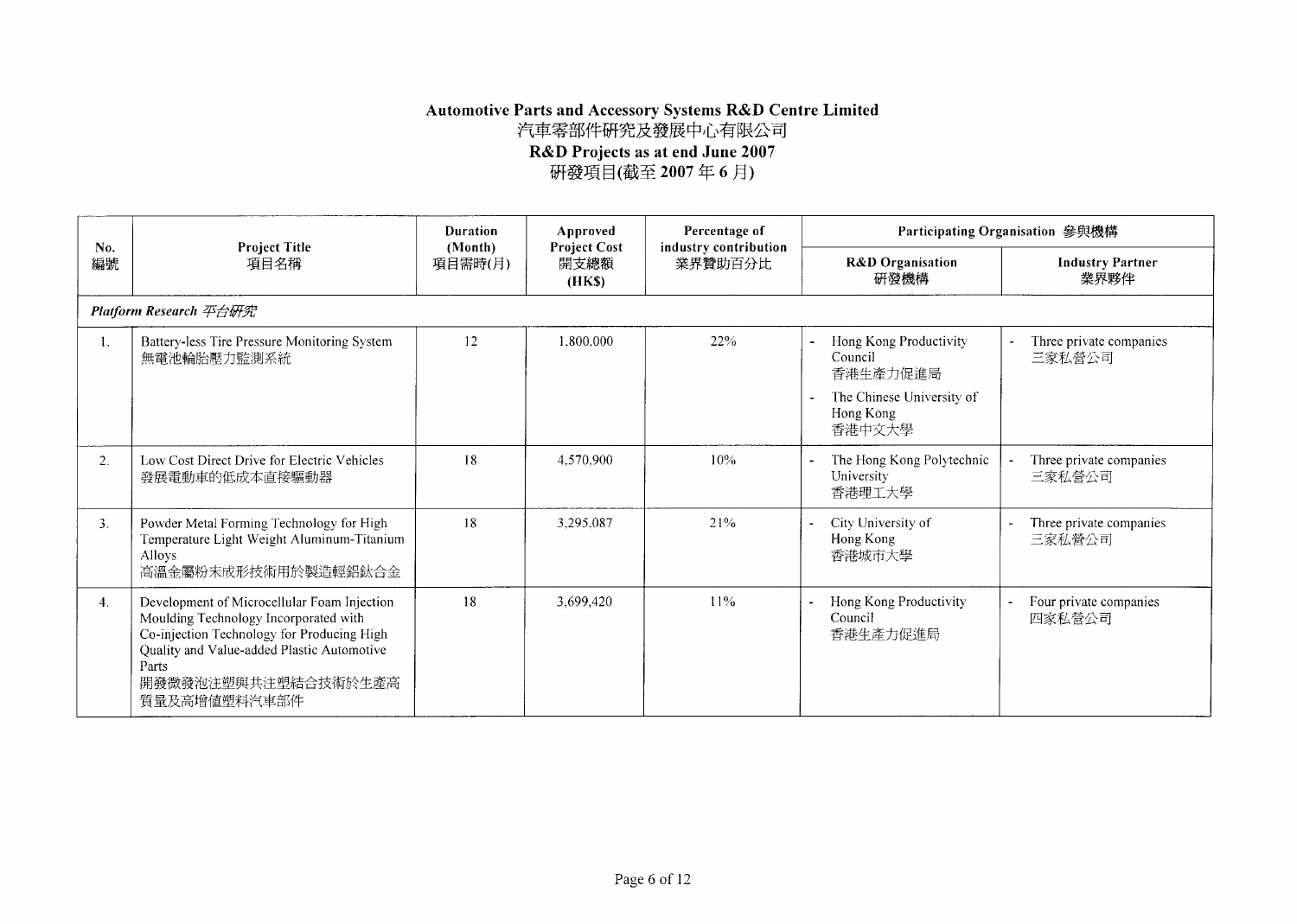#### The Hong Kong Applied Science and Technology Research Institute Company Limited 香港應用科技研究院有限公司 R&D Projects as at end June 2007 研發項目(截至 2007年6月)

**Duration** Approved Percentage of Participating Organisation 參與機構 No. **Project Title** (Month) **Project Cost** industry **R&D** Organisation **Industry Partner** 編號 項目名稱 項目需時 開支總額 contribution 業界贊助百分比 研發機構 業界夥伴 (月)  $(HKS)$ Platform Research 平台研究 Advanced Broadband Wireless Technologies Platform 17 14.430.179  $10%$ The Hong Kong Applied A private company  $\mathbf{1}$ . Science and Technology 一家私營公司 先進無線寬帶技術平台 Research Institute (ASTRI) 香港應用科技研究院(應科 院) Customizable Element Management System (EMS) for Wireless 17 9.795.858 11% **ASTRI**  $2.$  $\overline{a}$ A private company Networks: CWMS 應科院 一家私營公司 可定制無線網絡網元管理系統 LED for General Lighting - Area Light Source (Phase 1) Nil 20 14,849,140 15% **ASTRI**  $3.$ LED 於一般照明之面光源應用 (第一階段) 應科院 Wireless Personal Area Networking and Streaming Media Access 18 16.105.052 14% - ASTRI Intelligent Grouping  $\overline{4}$ . 應科院 & Resource Sharing Control 閃聯聯盟 WPAN 多媒體資訊流的協議處理器之開發和應用 A private company 一家私營公司 High Definition TV Technologies Applied Research Platform 24 13.868.419  $10%$ - ASTRI Nil  $5.$ 高清電視技術應用研究平臺 應科院 Nil 6  $1%$ **ASTRI** 6. Portable Dual Mode Wireless and Broadcast Multimedia Platform 6,133,736 (Phase 1) 應科院 數位廣播及無線網路多模移動多媒體平臺 (第一階段) 18 12.060.000 10% - ASTRI Two private  $7.$ **Smart Optical Sensors** 智能光學傳感器 應科院 companies 兩家私營公司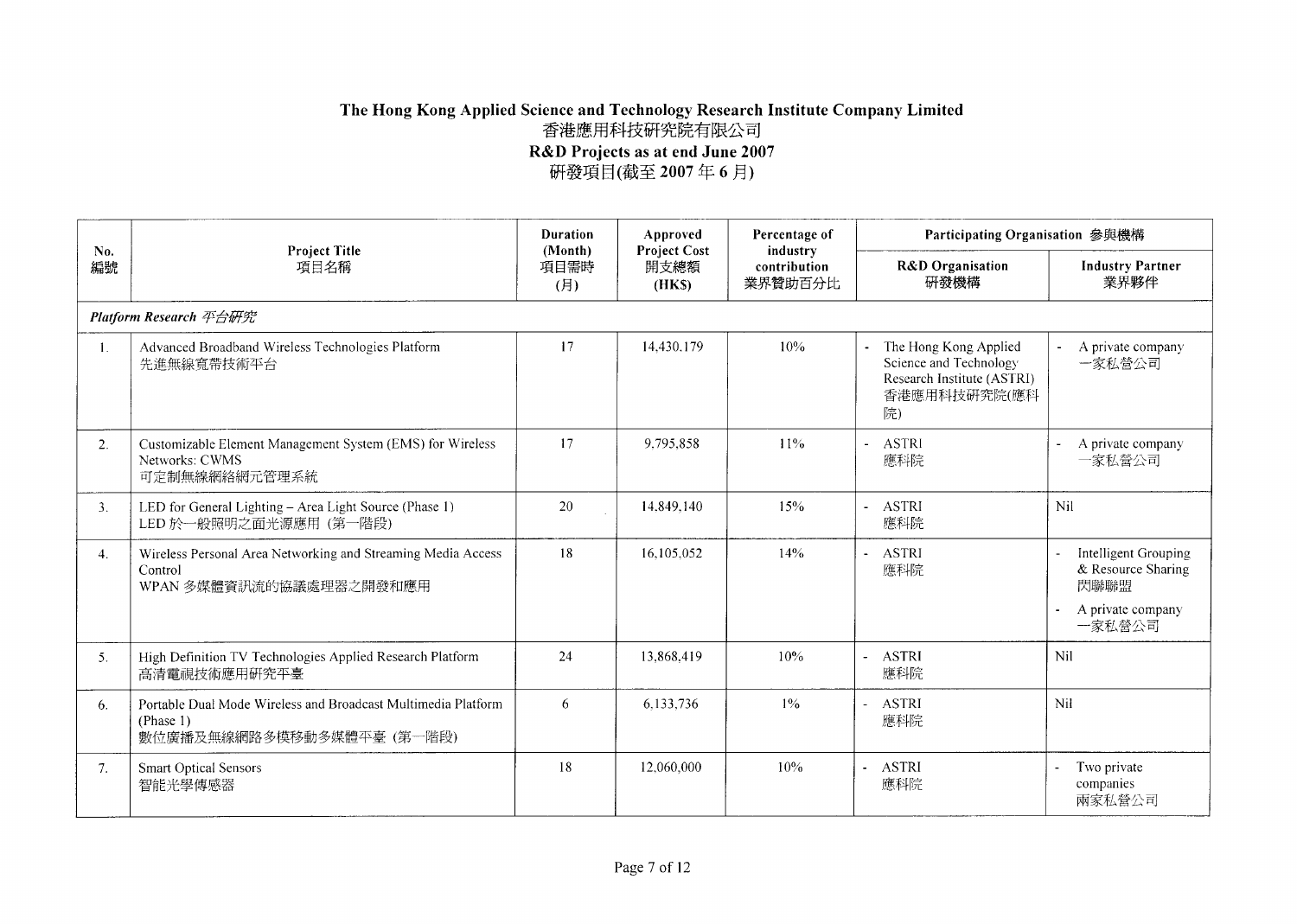| No.            | <b>Project Title</b>                                                                                                                       | <b>Duration</b><br>(Month) | Approved<br><b>Project Cost</b> | Percentage of<br>industry | Participating Organisation 參與機構     |                                 |
|----------------|--------------------------------------------------------------------------------------------------------------------------------------------|----------------------------|---------------------------------|---------------------------|-------------------------------------|---------------------------------|
| 編號             | 項目名稱                                                                                                                                       | 項目需時<br>(E)                | 開支總額<br>(HKS)                   | contribution<br>業界贊助百分比   | <b>R&amp;D</b> Organisation<br>研發機構 | <b>Industry Partner</b><br>業界夥伴 |
| 8.             | Advanced Indoor MIMO Platform<br>先進室内多輸入多輸出平台                                                                                              | 18                         | 14.823,908                      | 10%                       | - ASTRI<br>應科院                      | Nil                             |
| 9 <sub>1</sub> | Multi-Media Platform for Algorithm & Application Development<br>(MMP-EMU) (Phase-1) $^{\circ}$<br>開發多媒體應用系統平台"                             | 9                          | 8.973,500                       | $0\%$                     | - ASTRI<br>應科院                      | Nil                             |
| 10.            | Application Specific AMS IC Design Platform for Integrated CCD<br><b>Image Sensor Processing</b><br>用於 CCD 圖像傳感處理的混合信號專用集成電路設計平臺           | 18                         | 11.944.060                      | 9%                        | - ASTRI<br>應科院                      | Nil                             |
| 11.            | Power Management Integrated Circuits for Portable Consumer<br>Electronics<br>用於攜帶型消費電子產品的電源管理積體電路                                          | 12                         | 8.762,000                       | 11%                       | <b>ASTRI</b><br>應科院                 | Nil                             |
| 12.            | Digital Living Platform Full Project<br>數碼生活科技平台                                                                                           | 12                         | 4.870.582                       | 11%                       | - ASTRI<br>應科院                      | Nil                             |
| 13.            | High Dynamic Range (HDR) Display System - Using<br>Active-Dynamic LED Backlight<br>主動式動態 LED 背光在高動態範圍顯示系統的應用                               | 17                         | 15.410.200                      | 10%                       | - ASTRI<br>應科院                      | Nil                             |
| 14.            | Digital Living Platform <sup>#</sup><br>數碼生活科技平台#                                                                                          | 6                          | 1,595,000                       | $0\%$                     | <b>ASTRI</b><br>應科院                 | Nil                             |
| 15.            | Low-Cost Solution for High-Performance and High-Density<br>Packaging <sup>#</sup><br>高功能與高密度電子構裝之低成本方案 #                                   | 6                          | 1,830,000                       | $0\%$                     | <b>ASTRI</b><br>應科院                 | Nil                             |
| 16.            | Digital Multimedia Broadcast Terrestrial (DMB-T) Television<br>Baseband Demodulator Development <sup>#</sup><br>地面數字多媒體廣播(DMB-T)電視基帶解調開發 # | 6                          | 1,985,000                       | 0%                        | <b>ASTRI</b><br>應科院                 | Nil                             |

 $\overline{a}$ This is the first phase pilot study. Subject to satisfactory completion of the first phase, the project will be extended to cover its second stage. The industry contribution requirement will be imposed as appropriate, subject to review.

這是第一階段的試點研究。若第一階段結果令人滿意,項目將會延長至包括第二階段。在進行檢討後,項目屆時將需要適當地尋求業界的贊助。

These are seeds projects which have applied for funding within HK\$2 million each with duration confined to a 6-month period and would require the endorsement of ASTRI's CEO only. The  $\#$ rness are seeds projects which have applied for randing which there inhuring the summar commer constraint proces<br>industry contribution requirement is not imposed on seed projects.<br>這些種子項目的撥款要求在二百萬港元之內,限於六個月內完成,並只需獲得應科院行政總裁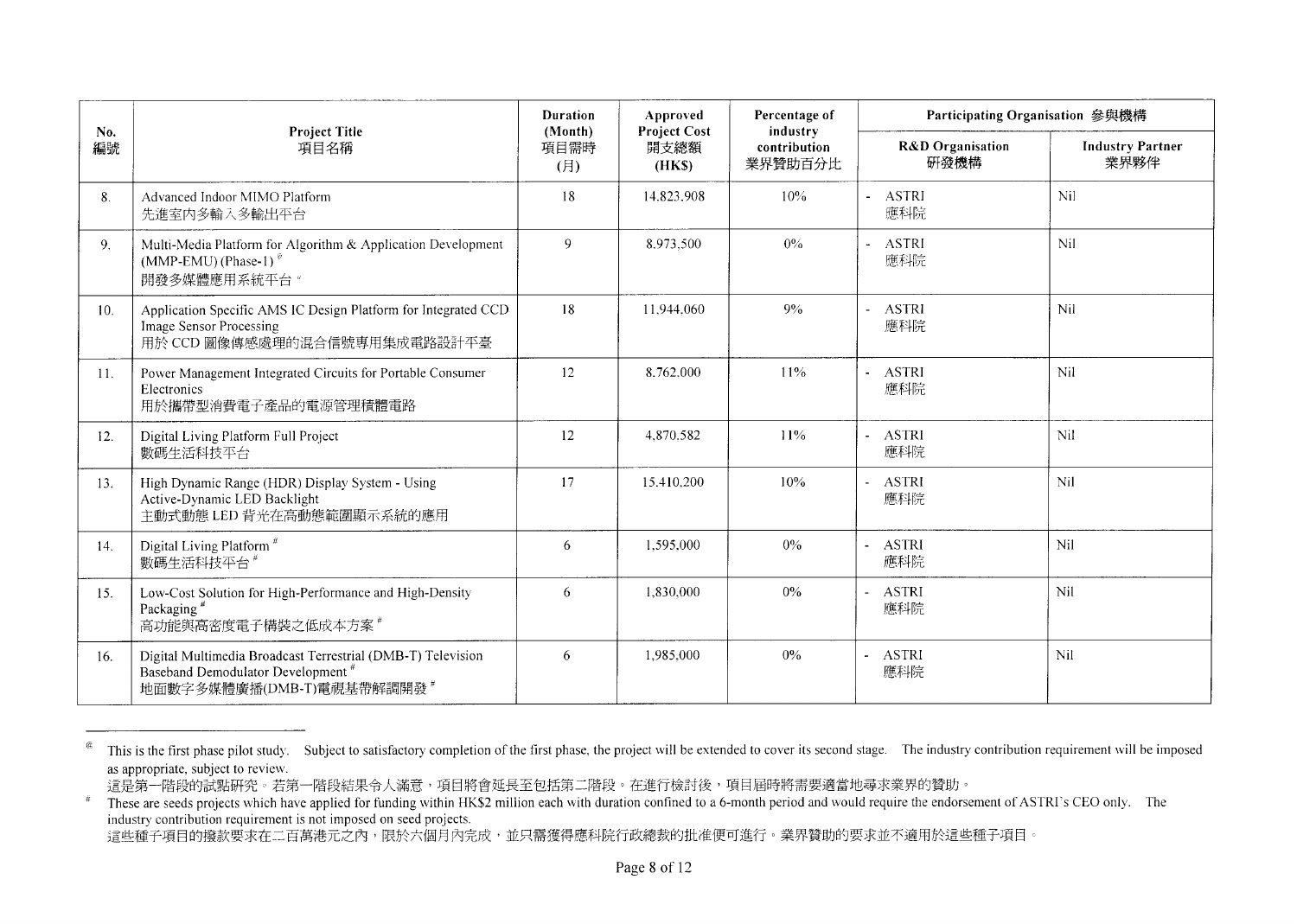|           |                                                                                                                                                                                      | <b>Duration</b>        | Approved<br><b>Project Cost</b> | Percentage of                       | Participating Organisation 參與機構     |                                 |
|-----------|--------------------------------------------------------------------------------------------------------------------------------------------------------------------------------------|------------------------|---------------------------------|-------------------------------------|-------------------------------------|---------------------------------|
| No.<br>編號 | <b>Project Title</b><br>項目名稱                                                                                                                                                         | (Month)<br>項目需時<br>(H) | 開支總額<br>(HKS)                   | industry<br>contribution<br>業界贊助百分比 | <b>R&amp;D</b> Organisation<br>研發機構 | <b>Industry Partner</b><br>業界夥伴 |
| 17.       | Digital Multimedia Broadcast Terrestrial (DMB-T) Television RF<br>Tuner Development <sup>"</sup><br>地面數字多媒體廣播(DMB-T)電視射頻接收開發"                                                        | 6                      | 1.987.000                       | $0\%$                               | - ASTRI<br>應科院                      | Nil                             |
| 18.       | Embedded Peer-to-Peer Media Distribution Technology <sup>#</sup><br>嵌入式點對點多媒體傳送技術"                                                                                                   | 6                      | 1.981.200                       | $0\%$                               | - ASTRI<br>應科院                      | Nil                             |
| 19.       | Next Generation Anode Material for Lithium Ion Batteries (NALI)<br>(Carbon Matrix Embedded Metal Phorsphide Nano-composite) <sup>#</sup><br>新一代鋰電池陽極材料(碳材包覆金屬磷化物奈米複合材料) <sup>#</sup> | 6                      | 1,878,000                       | $0\%$                               | - ASTRI<br>應科院                      | Nil                             |
| 20.       | Networked TV Usability and Interoperability Technology <sup>#</sup><br>網絡電視優使性和互連性技術                                                                                                 | 6                      | 1.852.000                       | $0\%$                               | - ASTRI<br>應科院                      | Nil                             |
| 21.       | Cost-effective Packaging Solutions for Automotive Electronics <sup>#</sup><br>具經濟效益的汽車電子封裝技術 <sup>#</sup>                                                                            | 6                      | 1,824,000                       | $0\%$                               | - ASTRI<br>應科院                      | Nil                             |
| 22.       | Feasibility Study of New GaN Thin Film LED Technology <sup>#</sup><br>氮化鎵薄膜發光二極管技術開發之可行性研究"                                                                                          | 6                      | 1.805,000                       | $0\%$                               | - ASTRI<br>應科院                      | Nil                             |
| 23.       | Recordable Electrical Memory / Single Address with Multiple<br>Data Storage (REME/SAM) <sup>#</sup><br>具有多重記錄狀態之一次性電子記憶器 *                                                           | 6                      | 1,880,000                       | $0\%$                               | <b>ASTRI</b><br>應科院                 | Nil                             |
| 24.       | Cost Effective Fabrication for Antenna-and-RF Module (CEFA) <sup>#</sup><br>高效益無線通訊模組製備                                                                                              | 6                      | 1,827,000                       | 0%                                  | - ASTRI<br>應科院                      | Nil                             |
| 25.       | Cache-Facilitated Media Delivery Technology <sup>#</sup><br>綬衝貯存促進的媒體傳送技術                                                                                                            | 6                      | 1.856,295                       | $0\%$                               | <b>ASTRI</b><br>應科院                 | Nil                             |
| 26.       | Surface Mount RF Switches for Reconfigurable Antennas <sup>#</sup><br>可重構天線用表面貼裝的射頻開關 <sup>#</sup>                                                                                   | 6                      | 1,794,000                       | $0\%$                               | ASTRI<br>應科院                        | Nil                             |
| 27.       | Anti-shaking Compact Camera Module for Cellular Phone<br>Applications <sup>#</sup><br>防震動手機用微型照相機模組 <sup>#</sup>                                                                     | 6                      | 1.810.000                       | $0\%$                               | - ASTRI<br>應科院                      | Nil                             |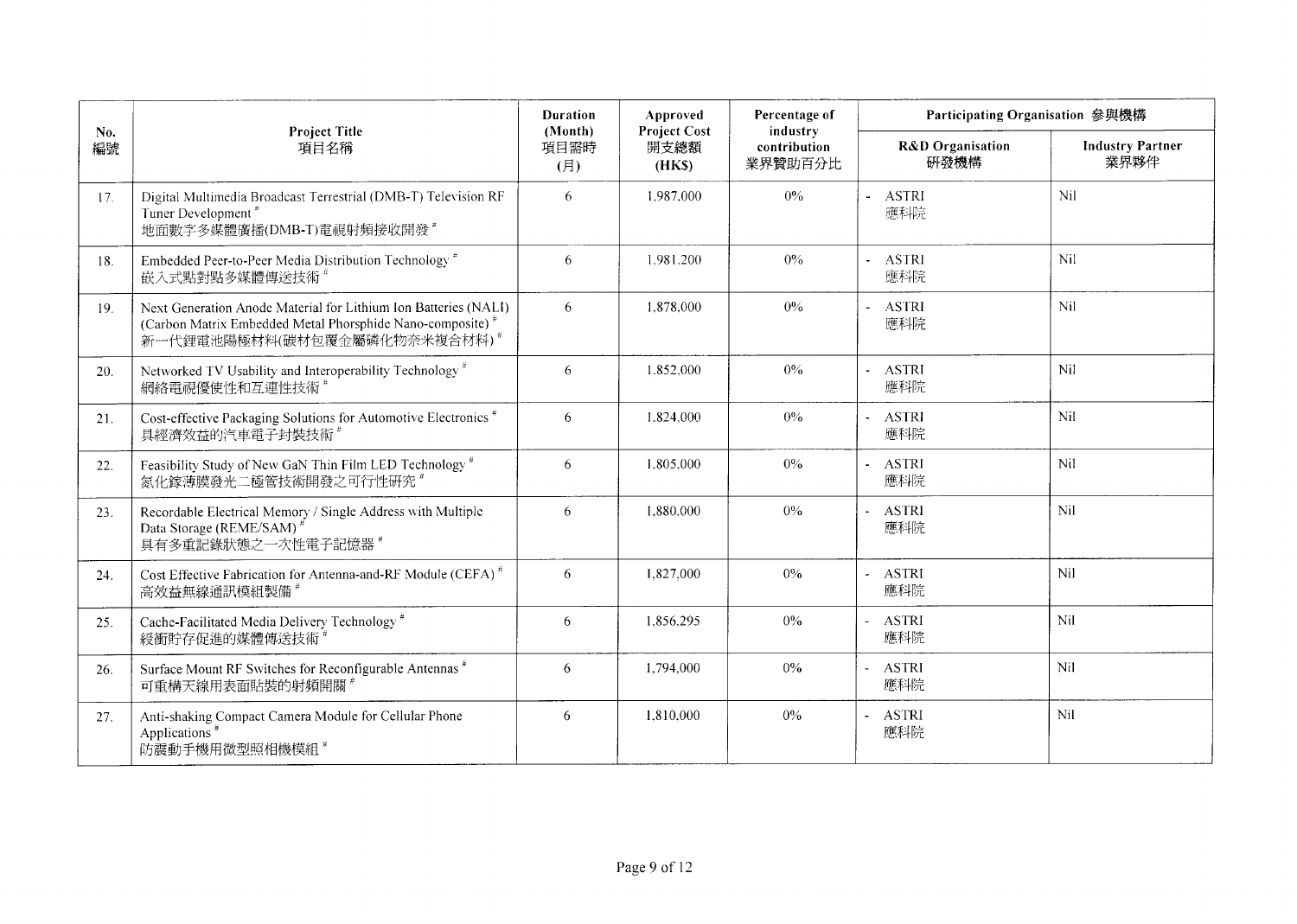|           | <b>Project Title</b>                                                  | Duration               | Approved                              | Percentage of                       | Participating Organisation 參與機構          |                                 |
|-----------|-----------------------------------------------------------------------|------------------------|---------------------------------------|-------------------------------------|------------------------------------------|---------------------------------|
| No.<br>編號 | 項目名稱                                                                  | (Month)<br>項目需時<br>(月) | <b>Project Cost</b><br>開支總額<br>(HK\$) | industry<br>contribution<br>業界贊助百分比 | <b>R&amp;D</b> Organisation<br>研發機構      | <b>Industry Partner</b><br>業界夥伴 |
|           | Contract Service 合約服務 <sup>*</sup>                                    |                        |                                       |                                     |                                          |                                 |
| 28.       | VoIP phone feature enhancement<br>改善網絡電話功能顧問服務                        | 12                     | 273.000                               | 100%                                | - ASTRI<br>應科院                           | A private company<br>一家私營公司     |
| 29.       | IP Set Top Box customization I<br>電視機頂盒顧問服務                           | 12                     | 234,000                               | 100%                                | <b>ASTRI</b><br>應科院                      | A private company<br>一家私營公司     |
| 30.       | Home Media Center Product reference design<br>家庭媒體中心顧問服務              | 12                     | 249.600                               | 100%                                | <b>ASTRI</b><br>應科院                      | A private company<br>一家私營公司     |
| 31.       | Power IC packaging design and analysis<br>電源電路封裝設計及分析                 | 2                      | 150.000                               | 100%                                | ASTRI<br>$\overline{\phantom{0}}$<br>應科院 | A private company<br>一家私營公司     |
| 32.       | Wireless Video Adapter<br>無線視頻傳輸適配器技術                                 | 6                      | 780,000                               | 100%                                | - ASTRI<br>應科院                           | A private company<br>一家私營公司     |
| 33.       | Si Wafer Fabrication<br>製造矽晶圓服務                                       | $\mathbf{1}$           | 30.850                                | 100%                                | <b>ASTRI</b><br>應科院                      | A private company<br>一家私營公司     |
| 34.       | Real Time Surveillance recorder software<br>實時監察系統軟件                  | 12                     | 20.000                                | 100%                                | - ASTRI<br>應科院                           | A private company<br>一家私營公司     |
| 35.       | VoIP phone feature enhancement<br>改善網絡電話功能顧問服務                        | 12                     | 78,000                                | 100%                                | - ASTRI<br>應科院                           | A private company<br>一家私營公司     |
| 36.       | VoIP phone feature enhancement<br>改善網絡電話功能顧問服務                        | 12                     | 226.000                               | 100%                                | <b>ASTRI</b><br>$\mathbf{r}$<br>應科院      | A private company<br>一家私營公司     |
| 37.       | Real Time Surveillance recorder API customization<br>實時監察系統軟件顧問服務     | $\blacksquare$         | 50,000                                | 100%                                | <b>ASTRI</b><br>應科院                      | A private company<br>一家私營公司     |
| 38.       | Ceramic submount fabrication with TiW/Au coating<br>製造配有 TiW/Au 塗層的陶瓷 | $\sqrt{6}$             | 37,200                                | 100%                                | - ASTRI<br>應科院                           | A private company<br>一家私營公司     |
| 39.       | Assembly of VCSEL chips on TO-headers<br>VCSEL 芯片組合                   | $\overline{4}$         | 51,600                                | 100%                                | <b>ASTRI</b><br>應科院                      | A private company<br>一家私營公司     |

<sup>\*</sup> Contract service projects are not required to be endorsed by the Commissioner for Innovation and Technology (CIT).<br>合約服務項目並不需由創新科技署署長批核。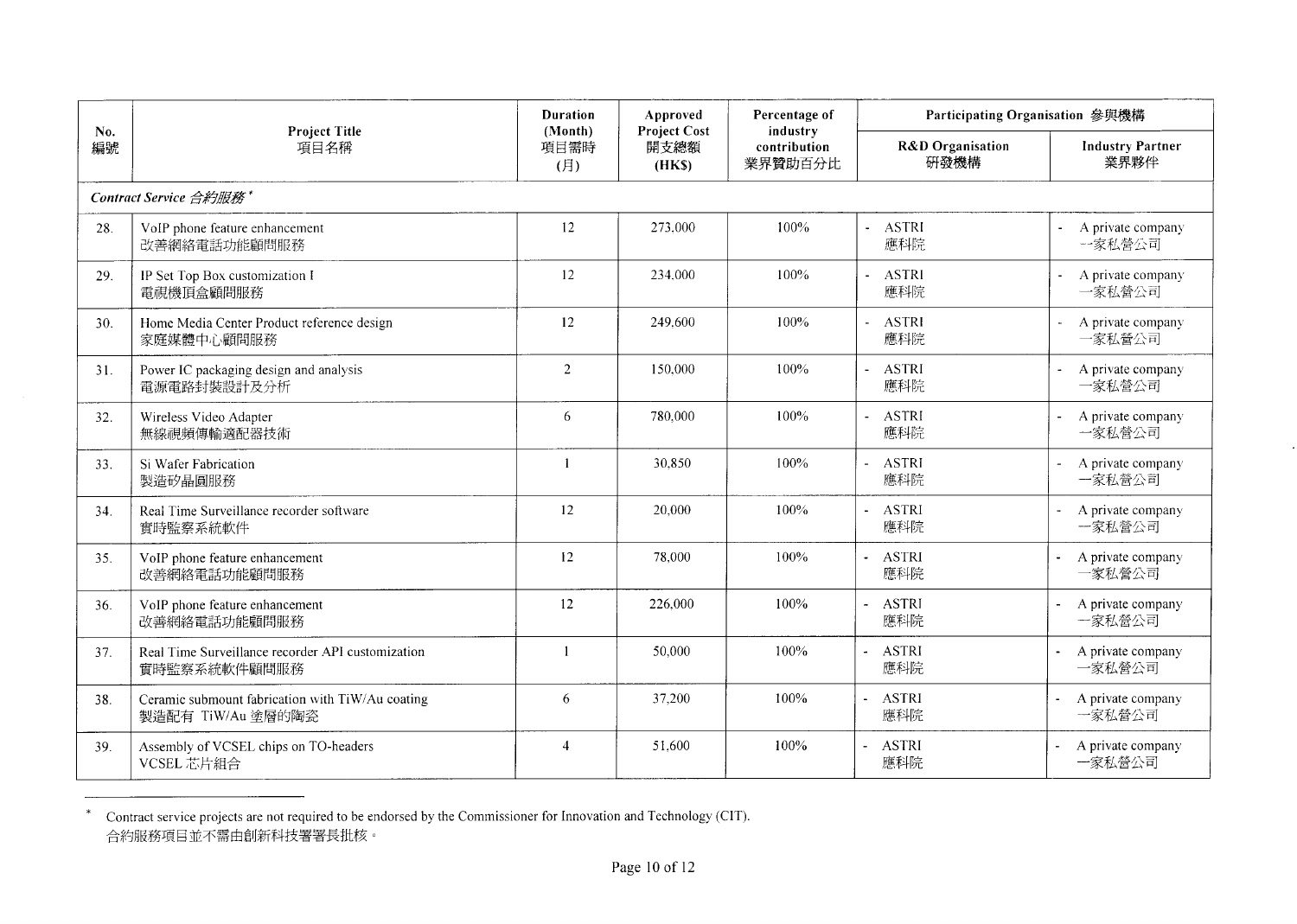|           |                                                                                                         | <b>Duration</b>        | Approved                              | Percentage of                       | Participating Organisation 參與機構             |                                 |
|-----------|---------------------------------------------------------------------------------------------------------|------------------------|---------------------------------------|-------------------------------------|---------------------------------------------|---------------------------------|
| No.<br>編號 | <b>Project Title</b><br>項目名稱                                                                            | (Month)<br>項目需時<br>(H) | <b>Project Cost</b><br>開支總額<br>(HK\$) | industry<br>contribution<br>業界贊助百分比 | R&D Organisation<br>研發機構                    | <b>Industry Partner</b><br>業界夥伴 |
| 40.       | <b>Assembly Design Rules</b><br>組合設計標準顧問服務                                                              | $\overline{4}$         | 93.360                                | 100%                                | - ASTRI<br>應科院                              | A private company<br>一家私營公司     |
| 41.       | Camera with Auto focus capability<br>相機自動對焦技術                                                           | 24                     | 570.000                               | 100%                                | - ASTRI<br>應科院                              | A private company<br>一家私營公司     |
| 42.       | VoIP phone feature enhancement<br>加強 VoIP 電話功能                                                          | 12                     | 33.800                                | 100%                                | <b>ASTRI</b><br>應科院                         | A private company<br>一家私營公司     |
| 43.       | Intergration of DRM into HMC platform<br>加入數位版權管理於 HMC 平台顧問服務                                           | $\overline{2}$         | 156,000                               | 100%                                | <b>ASTRI</b><br>應科院                         | A private company<br>一家私營公司     |
| 44.       | Smart antenna and miniature antenna design<br>智慧形天線及微形天線設計顧問服務                                          | 6                      | 29,376                                | 100%                                | <b>ASTRI</b><br>應科院                         | A private company<br>一家私營公司     |
| 45.       | API development for Home Media Centre platform<br>家庭媒體中心平台之應用程序接口                                       | 12                     | 50.000                                | 100%                                | <b>ASTRI</b><br>應科院                         | A private company<br>一家私營公司     |
| 46.       | WiFi phone features enhancement<br>加強 WiFi 電話功能                                                         | 12                     | 80.000                                | 100%                                | <b>ASTRI</b><br>應科院                         | A private company<br>一家私營公司     |
| 47.       | Chinese AVS 1.0 audio and video decoder solution<br>中國式 AVS 1.0 影音解碼解決方案的顧問服務                           | 13                     | 780,000                               | 100%                                | <b>ASTRI</b><br>應科院                         | A private company<br>一家私營公司     |
| 48.       | SIP phone features enhancement<br>加強以 SIP 協議為基礎之電話功能                                                    | 12                     | 156,000                               | 100%                                | <b>ASTRI</b><br>$\blacksquare$<br>應科院       | A private company<br>一家私營公司     |
| 49.       | Bridge solution between UWB MII and 1394 interface with UWB<br>module<br>UWB MII 與 1394 介面至 UWB 模件之接連技術 | 6                      | 750,000                               | 100%                                | <b>ASTRI</b><br>$\overline{a}$<br>應科院       | A private company<br>一家私營公司     |
| 50.       | Active-dynamic LED backlight and real time control module<br>主動動態 LED 背光及實時控制模件技術                       | 16                     | 880,000                               | 100%                                | <b>ASTRI</b><br>$\ddot{\phantom{a}}$<br>應科院 | A private company<br>一家私營公司     |
| 51.       | Package design for optical transmitter & receiver and DGP die<br>光學發送器及接收器封裝設計技術                        | $\overline{2}$         | 175,500                               | 100%                                | <b>ASTRI</b><br>應科院                         | A private company<br>一家私營公司     |